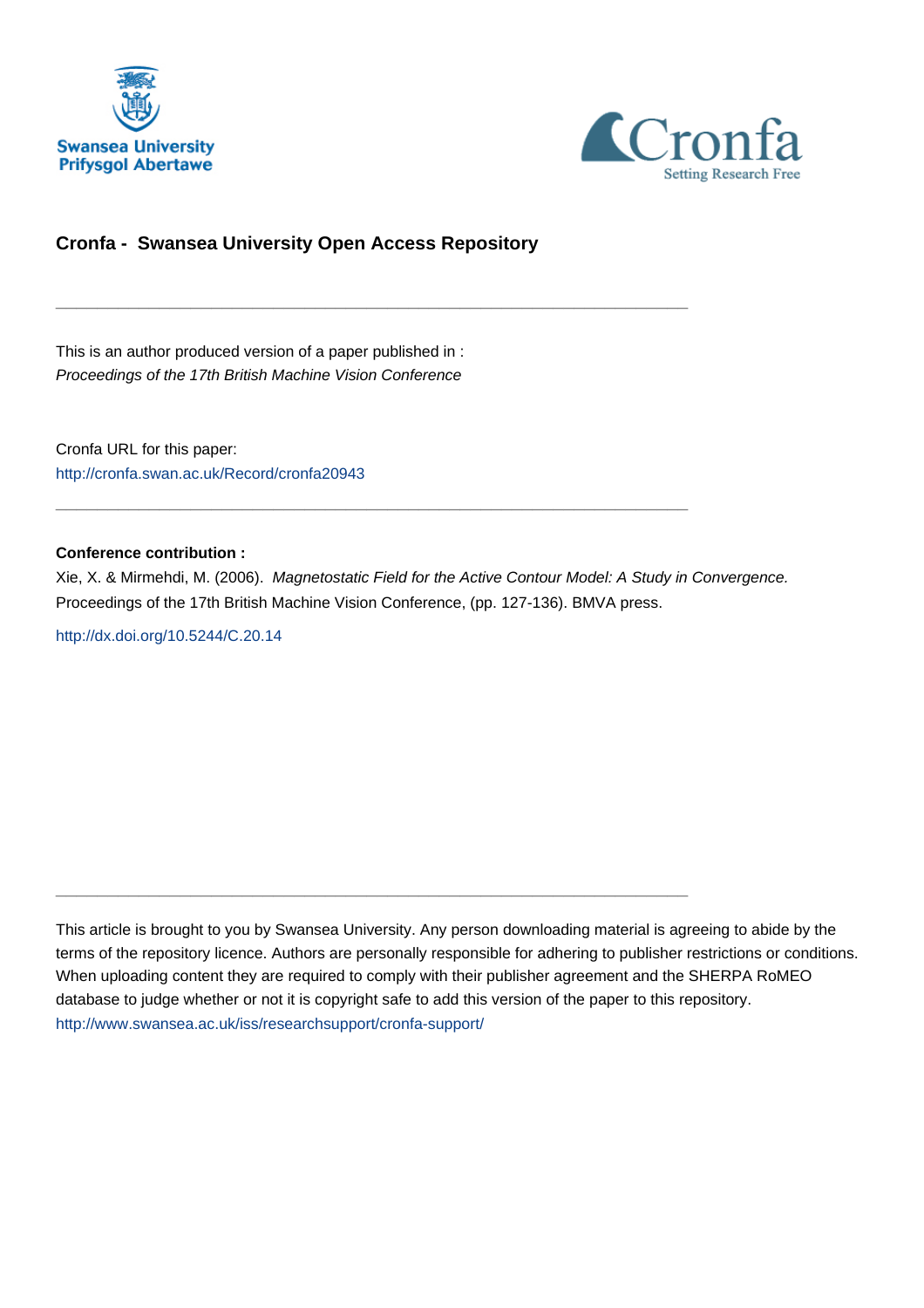# **Magnetostatic Field for the Active Contour Model: A Study in Convergence**

Xianghua Xie and Majid Mirmehdi Department of Computer Science, University of Bristol, Bristol BS8 1UB, England {xie,majid}@cs.bris.ac.uk

#### **Abstract**

A new external velocity field for active contours is proposed. The velocity field is based on magnetostatics and hypothesised magnetic interactions between the active contour and image gradients. In this paper, we introduce the method and study its convergence capability for the recovery of shapes with complex topology and geometry, including deep, narrow concavities. The proposed active contour can be arbitrarily initialised. Level sets are used to achieve topological freedom. The proposed method is compared against shape recovery methods based on distance vector flow, constant flow, generalised version of GVF, geodesic GGVF, and curvature vector flow.

## **1 Introduction**

Active contour based methods have been widely used for shape recovery due to their natural handling of shape variation, e.g. [1, 11, 5]. The design of an active contour model is generally application dependent and involves the consideration of three fundamental issues: (a) *Contour representation:* One needs to decide whether to use a parametric representation or a non-parametric, implicit representation. (b) *Object boundary description and stopping function design:* Enormous effort has gone into designing and improving the techniques involved. These take one of three forms: (image gradient) boundary based approaches e.g. [1], region based approaches e.g. [5], or those that bridge the two, e.g. [10]. (c) *Initialisation and convergence:* Even with the right choices in (a) and (b), it is difficult to achieve simple, automatic initialisation. Indeed, initialisation dependency is still an open challenge for the active contour model. There is also no guarantee that the snake can or will converge to the desired boundary. The ability to converge to complex geometries, e.g. non-convex shapes, is undoubtedly essential for successful localisation.

The focus of this paper is on the issues of initialisation and convergence. A novel representation for object boundaries based on magnetostatics is proposed. We hypothesise magnetic interactions between active contours and object boundaries, resulting in a magnetic field that can attract or push the active contours to object boundaries with arbitrary initialisation. This approach solves a traditionally difficult problem in active contour models in that it allows the contour reach concavities which are highly acute. To fully illustrate the convergence dexterity of the proposed method, we apply a simplified active contour model to *given boundaries* to recover the shapes. As different active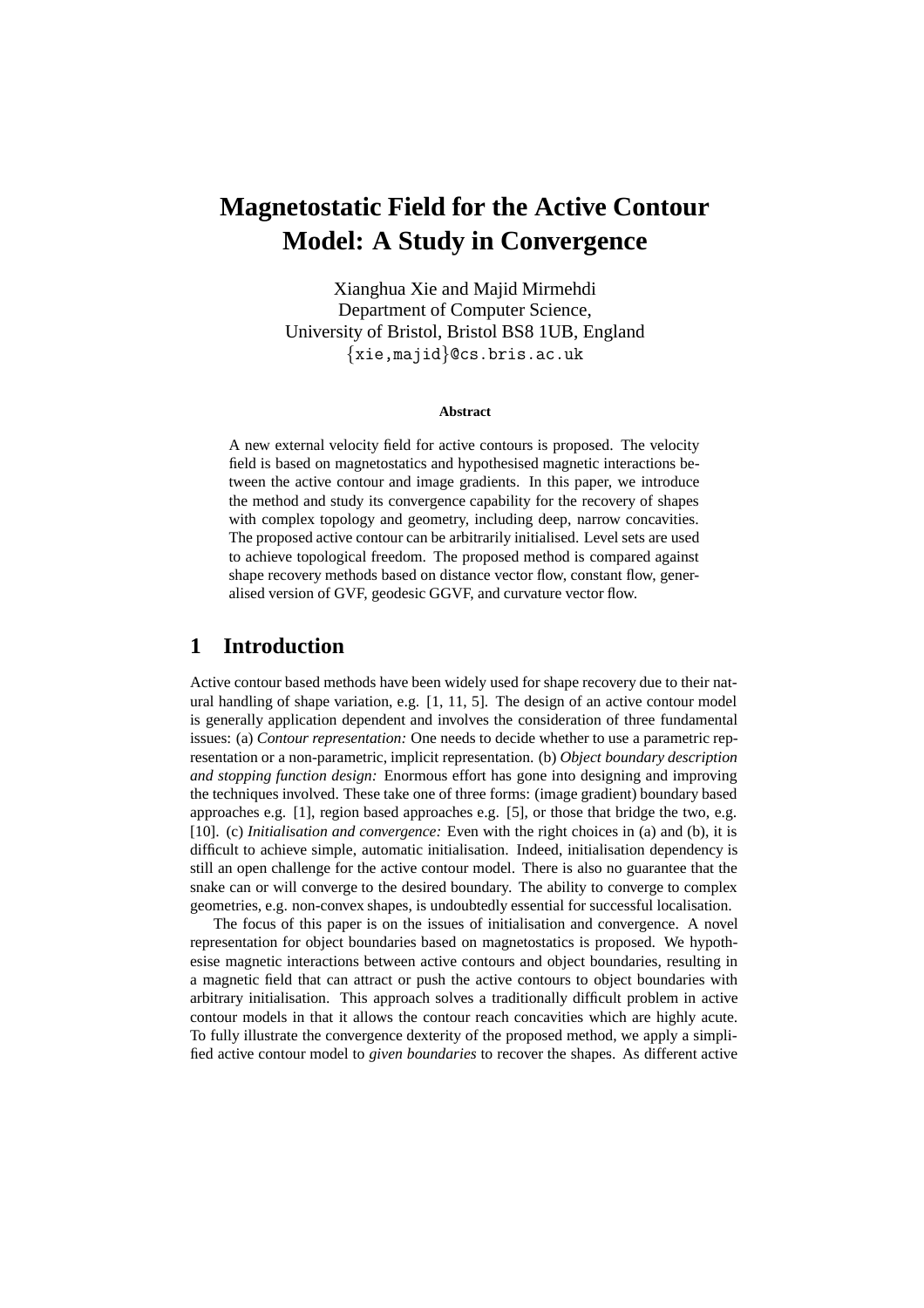

Figure 1: Swirl shape recovery - 1st column shows initial contours + swirl shape; 2nd-4th columns show intermediate stages (contour only); last column gives stabilised contours. Comparing active contours - 1st row: DVF [2]; 2nd row: CF [1]; 3rd row: GGVF [12, 11]; 4th row: GeoGGVF [6]; 5th row: CVF [3]; 6th row: the proposed MVF; last row: MVF with different initialisation.

contour models adopt different boundary extraction strategies and stopping function designs, by using given object boundaries, the comparison will be much more deterministic and avoids the ambiguity associated with parameter settings at the stages of image preprocessing, boundary extraction, and stopping function definition. Thus, this is a study in shape recovery only i.e. we ignore (b) above.

The proposed method is compared against five widely used external force fields: the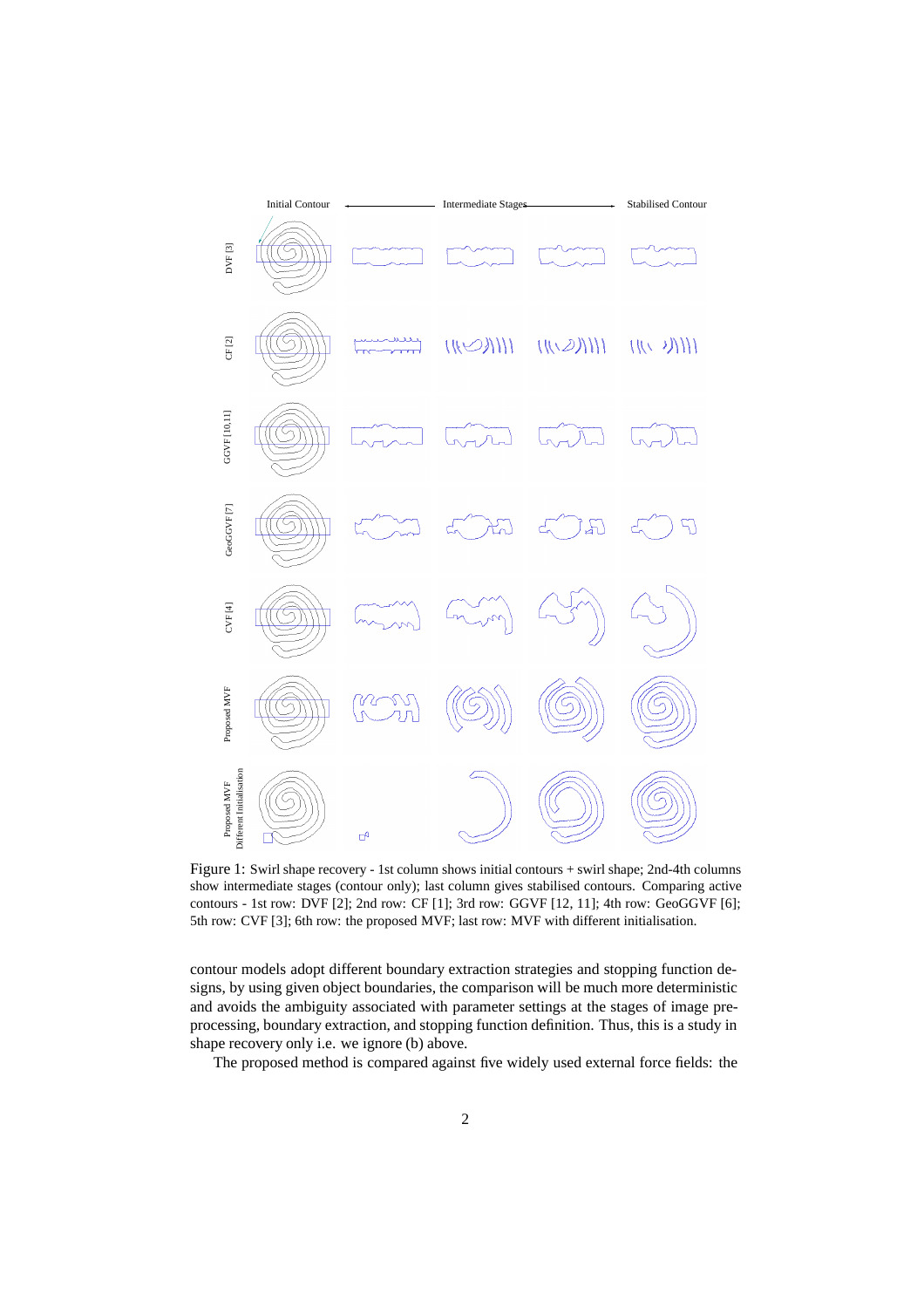Euclidean distance field  $[2]$ , the constant flow as in the geodesic active contour  $[1]$ , the generalised version of GVF [12, 11], the geodesic GVF/GGVF [6], and curvature vector flow [3]. The work closest to this paper is by Gil and Radeva [3] in which they developed a new external velocity field derived from a distance map obtained by tracing back the propagation of the object boundary under modified curvature flows. This presents a way of adapting an active contour to non-convex shapes. We show that the proposed method outperforms all current state-of-the-art approaches, including [3]. The swirl example in Fig. 1 illustrates the power of the new method, as well as its initialisation invariance, compared to the techniques mentioned above.

Next, Section 2 gives a brief introduction to the five external velocity fields we compare against. The proposed method is described in Section 3. Experimental results and a comparative study appear in Section 4. Section 5 concludes the paper.

# **2 Background**

The methods we shall compare against all have their own characteristics, plus advantages and disadvantages. Note that the usual contour regularisation terms, e.g. curvature flow, are not included in the formulae below, as they are not necessary for this study. In what follows,  $f(\mathbf{x})$  is the image gradient (here includes the object boundary only) for each pixel position **x**, and  $\hat{\mathbf{N}}$  denotes the unit inward normal of the evolving contour.

• *Distance vector flow (DVF)* - The Euclidean distance transform  $\mathscr{D}(\mathbf{x})$  is computed to find the nearest distance to the object boundary for each pixel position **x**. In [2], Cohen and Cohen used the Chamfer distance, which approximates the Euclidean distance, to derive this external force for the active contour. The DVF is given as  $-\nabla \mathscr{D}(\mathbf{x})$  with the active contour then stated as:

$$
C_t = -(\nabla \mathcal{D}(\mathbf{x}) \cdot \hat{\mathbf{N}}) \hat{\mathbf{N}}.
$$
 (1)

• *Constant flow (CF) -* The image dependent constant flow can be formulated as

$$
C_t = g(\mathbf{x})\hat{\mathbf{N}},\tag{2}
$$

where  $g(\mathbf{x}) = 1/(1 + f(\mathbf{x}))$  and is commonly known as the stopping function. This flow shows each point on the contour moving in the direction of its normal at a speed proportional to  $g(\mathbf{x})$ . It monotonically shrinks or expands the contour towards the object boundary. It plays an important role in the geodesic snake model introduced by Caselles *et al.* [1], and used widely in incremental improvements, such as [8].

• *Generalised gradient vector flow (GGVF) -* The GVF [12] and its generalised version GGVF [11] introduced by Xu and Prince have been widely used in active contour models as external forces, e.g. [7]. The GGVF field,  $\tilde{v}(x)$ , is defined as the equilibrium solution of the partial derivatives of:

$$
\mathbf{v}_t(\mathbf{x}) = p(|\nabla f(\mathbf{x})|) \nabla^2 \mathbf{v}(\mathbf{x}) - q(|\nabla f(\mathbf{x})|) (\mathbf{v} - \nabla f(\mathbf{x})),
$$
\n(3)

where the initial vector field  $\mathbf{v}(\mathbf{x}, t = 0) = \nabla f(\mathbf{x})$ , and  $p(.)$  and  $q(.)$  are monotonically non-increasing and non-decreasing functions respectively, controlling the amount of diffusion. These two functions are selected such that  $p(.)$  gets smaller as  $q(.)$  becomes larger with the desired result that in the proximity of large gradients, there will be very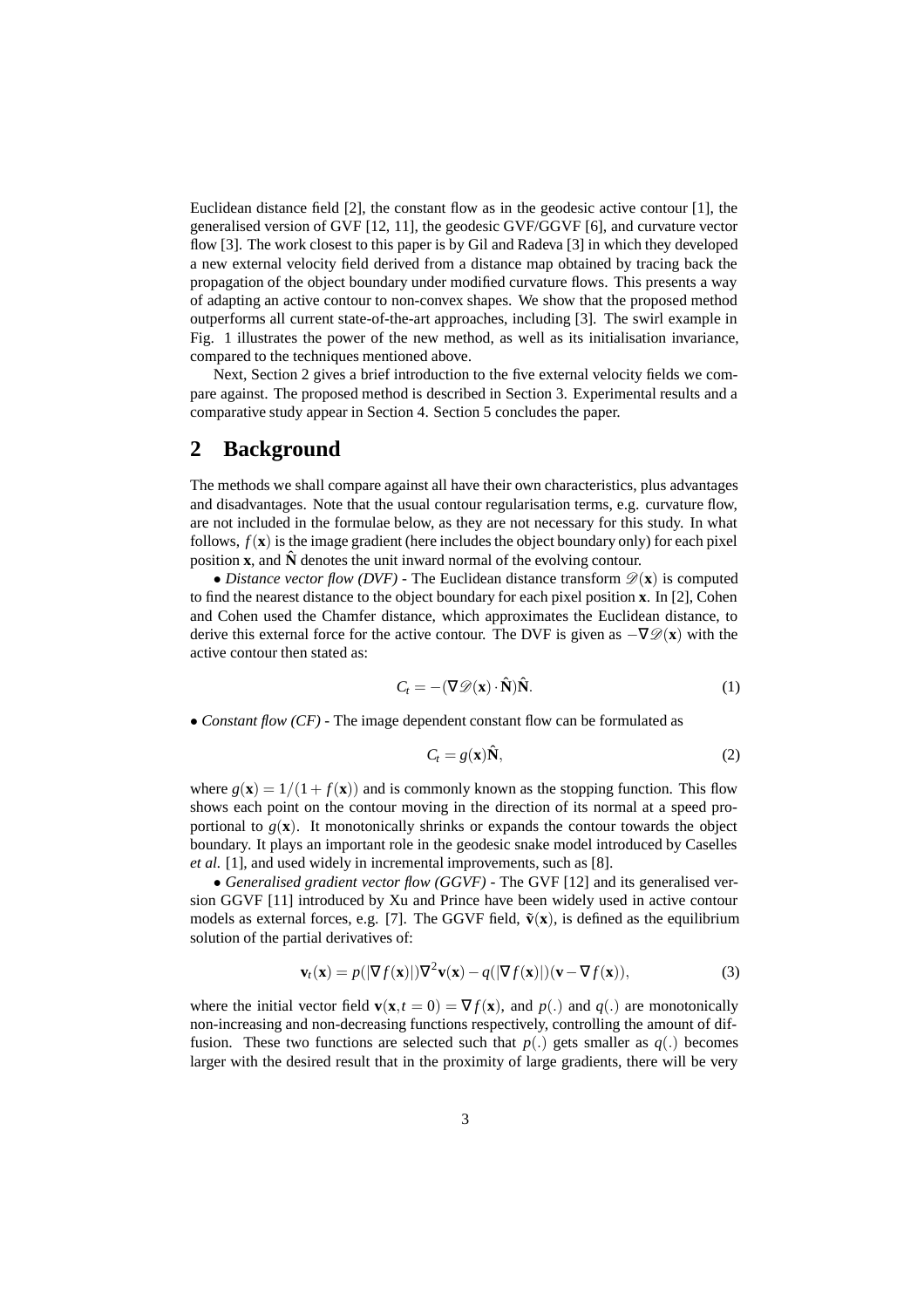little smoothing and the vector field will be nearly equal to  $\nabla f(\mathbf{x})$ :

$$
p(|\nabla f(\mathbf{x})|) = e^{-\frac{|\nabla f(\mathbf{x})|}{K}}, \quad q(|\nabla f(\mathbf{x})|) = 1 - p(|\nabla f(\mathbf{x})|), \tag{4}
$$

where  $K$  is a constant and acts as a trade-off between field smoothness and gradient conformity. The GGVF active contour for our shape recovery study can then be defined as:

$$
C_t = (\tilde{\mathbf{v}}(\mathbf{x}) \cdot \hat{\mathbf{N}}) \hat{\mathbf{N}}.
$$
 (5)

• *Geodesic GVF/GGVF (GeoGVF/GeoGGVF) -* Recently, Paragios *et al.* [6] integrated the GVF with the geodesic active contour model, referred to here as GeoGVF. The GVF provides the bidirectional force to drive the contours towards edges, while the constant flow from the geodesic model poses conditional inflation or deflation forces on the contour. The two forces are mutually exclusive [6]:

$$
C_t = [(1 - |H(\mathbf{x})|)\tilde{\mathbf{v}}(\mathbf{x}) \cdot \hat{\mathbf{N}} + H(\mathbf{x})]\hat{\mathbf{N}},
$$
\n(6)

where the weighting function  $H(\mathbf{x}) = sign(\tilde{\mathbf{v}}(\mathbf{x}) \cdot \hat{\mathbf{N}})e^{-\delta |\tilde{\mathbf{v}}(\mathbf{x}) \cdot \hat{\mathbf{N}}|}$ , and  $\delta$  is a scale factor. The additional adaptive bidirectional constant force is designed to determine the curve propagation when the GVF term becomes inactive, i.e. gradient vectors are tangent to contours. GGVF generally outperforms GVF [11], and as such we implement this method with GGVF instead of GVF. We shall refer to it as GeoGGVF.

• *Curvature vector flow*<sup>1</sup> *(CVF)* - Gil and Radeva [3] proposed a new distance transform based on the mean curvature flow to attract contours into shape concavities. Their principal idea was to evolve the object boundaries according to curvature flow till they were no longer concave. The inward or outward propagation was defined by monotonically non-negative or non-positive curvature flow:

$$
\begin{cases}\nf_t = \max(\kappa, 0)\hat{\mathbf{N}} & \text{inward propagation}, \\
f_t = \min(\kappa, 0)\hat{\mathbf{N}} & \text{outward propagation},\n\end{cases}
$$
\n(7)

where *κ* denotes the curvature. A distance map  $\mathscr{D}^{\kappa}(\mathbf{x})$  was then obtained by tracing back the evolution of the boundary from which the curvature vector flow,  $-\nabla \mathscr{D}^{\kappa}(\mathbf{x})$ , was derived. The CVF active contour then evolved as:

$$
C_t = -(\nabla \mathcal{D}^{\kappa}(\mathbf{x}) \cdot \hat{\mathbf{N}}) \hat{\mathbf{N}}.
$$
\n(8)

Methods that rely directly on the boundary gradient inevitably have very limited capture range and are not able to reach concavities. Using the distance transform to obtain a DVF was one attempt to enlarge the capture range [2], but this still has difficulties with concave shapes. Caselles *et al.* [1] introduced the CF into the geometric active contour model to speed up its convergence and to pull or push the active contour towards object boundaries. However, this can only monotonically expand or shrink the contour. Xu and Prince [11, 12] iteratively diffused the edge gradient vector to homogeneous regions to significantly enlarge the capture range and increase the ability to reach concavities (but not sufficiently). Their GVF/GGVF active contour fails to converge when the contour is tangent to the velocity vector. This can be demonstrated using the four-disc problem in

 $1$ Note that the curvature vector flow is different from the well-known curvature flow.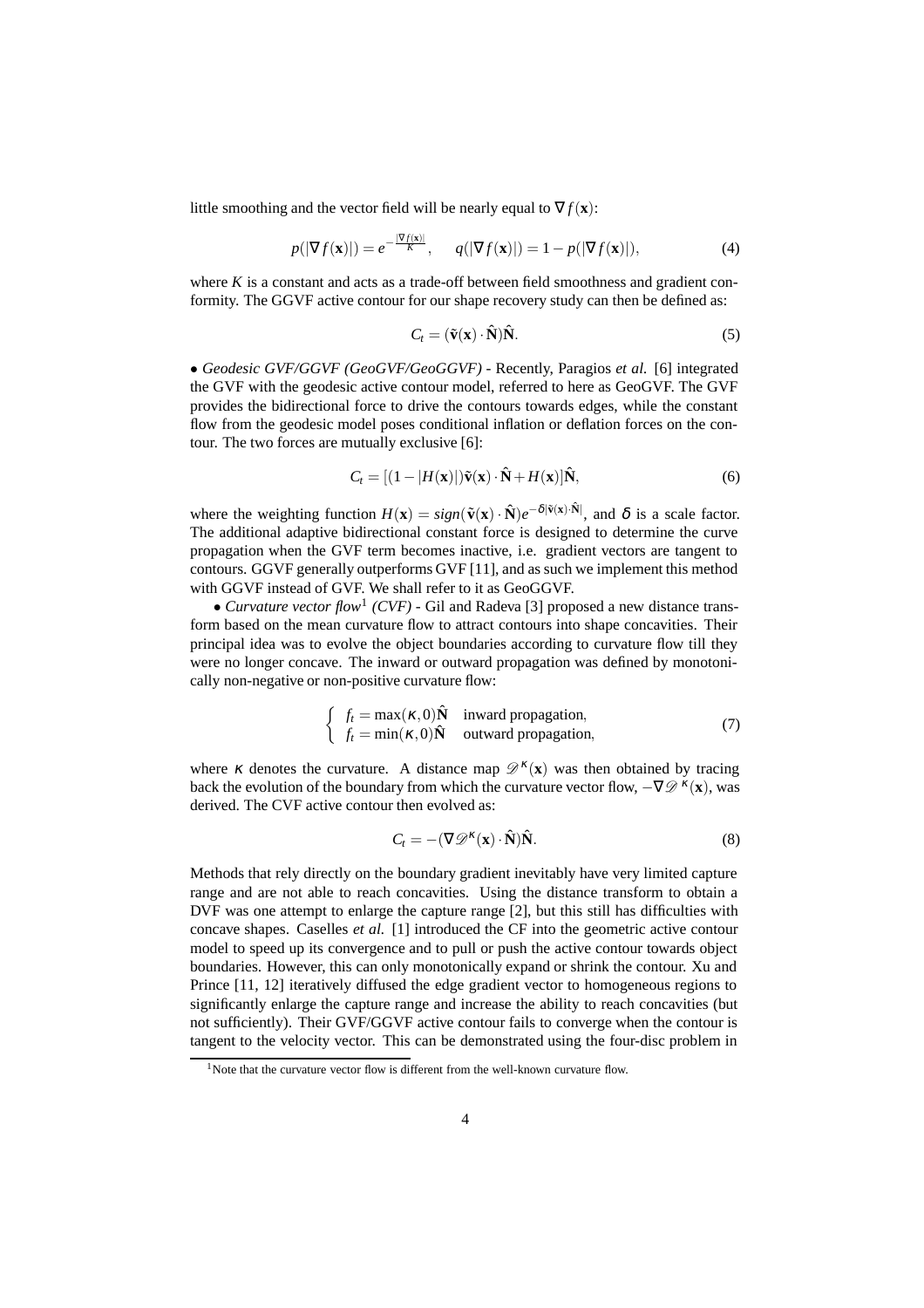

Figure 2: The four-disc problem - from left: An image contains four disc boundaries, the GGVF velocity map, enlarged saddle point (red square) and stationary point (green square).

Fig. 2 where there are four saddle points (indicated in dark red) and five stationary points (in light green) in the GGVF velocity map (final results in Fig. 5).

Several attempts have been made to solve the convergence issue. Gil and Radeva [3] proposed the CVF, derived from a curvature dependent distance transform, to push the active contour into concavities. However, this only reduces the number of stationary or saddle points, and can not completely eliminate them. Moreover, *it requires there be no gaps in the object boundary*. Paragios *et al.* [6] added the constant flow to the GVF model which pushes the active contour when it is close to tangent to the underlying vector. This still can not solve the four-disc problem as the conditionally added constant force can not overcome the stationary point in the centre of the four discs which will prevent the contour from further propagation. Very recently, Li *et al.* [4] suggested the active contour be split along those stationary and saddle points. This strategy is not appropriate when the active contour is placed inside the object or crosses the object boundary.

The proposed method, described next, shows significant improvements on all the above techniques.

# **3 Proposed Method**

Our approach is to define a new external force based on magnetostatics. In brief, we hypothesis electric currents flowing through both the object boundary and the active contour. The magnetic fields generated by each of the currents will interact and cause a force between them. This magnetic vector force (MVF) field behaves as an external force to push or pull the active contour towards the object boundary. Next, we present the basic theory of magnetostatics, based on which the MVF active contour is then presented.

#### **3.1 The magnetostatic field**

Consider two points *P* and *Q* with charges,  $q_P$  and  $q_O$ , and velocity vectors  $\mathbf{u}_P$  and  $\mathbf{u}_O$ respectively. The magnetostatic force exerted upon  $q_P$  due to  $q_Q$  is [9]:

$$
\mathbf{F}_{QP} = q_P \mathbf{u}_P \times \mathbf{B}_P, \qquad \mathbf{B}_P = \mu_0 q_Q \mathbf{u}_Q \times \frac{\hat{\mathbf{R}}_{QP}}{4\pi R_{QP}^2},\tag{9}
$$

where  $\mathbf{B}_P$  is known as the magnetic flux density at point *P* due to the point charge at *Q*,  $\mu_0$ is the permeability constant,  $R_{OP}$  is the distance between the two charges,  $\hat{\mathbf{R}}_{OP}$  is their unit distance vector, and  $\times$  denotes the cross product. The magnetic field **H** is then defined as  $\mathbf{H} = \mu_0^{-1} \mathbf{B}_P$ . It is clear that *q***u** can be viewed as an elementary current introduced by a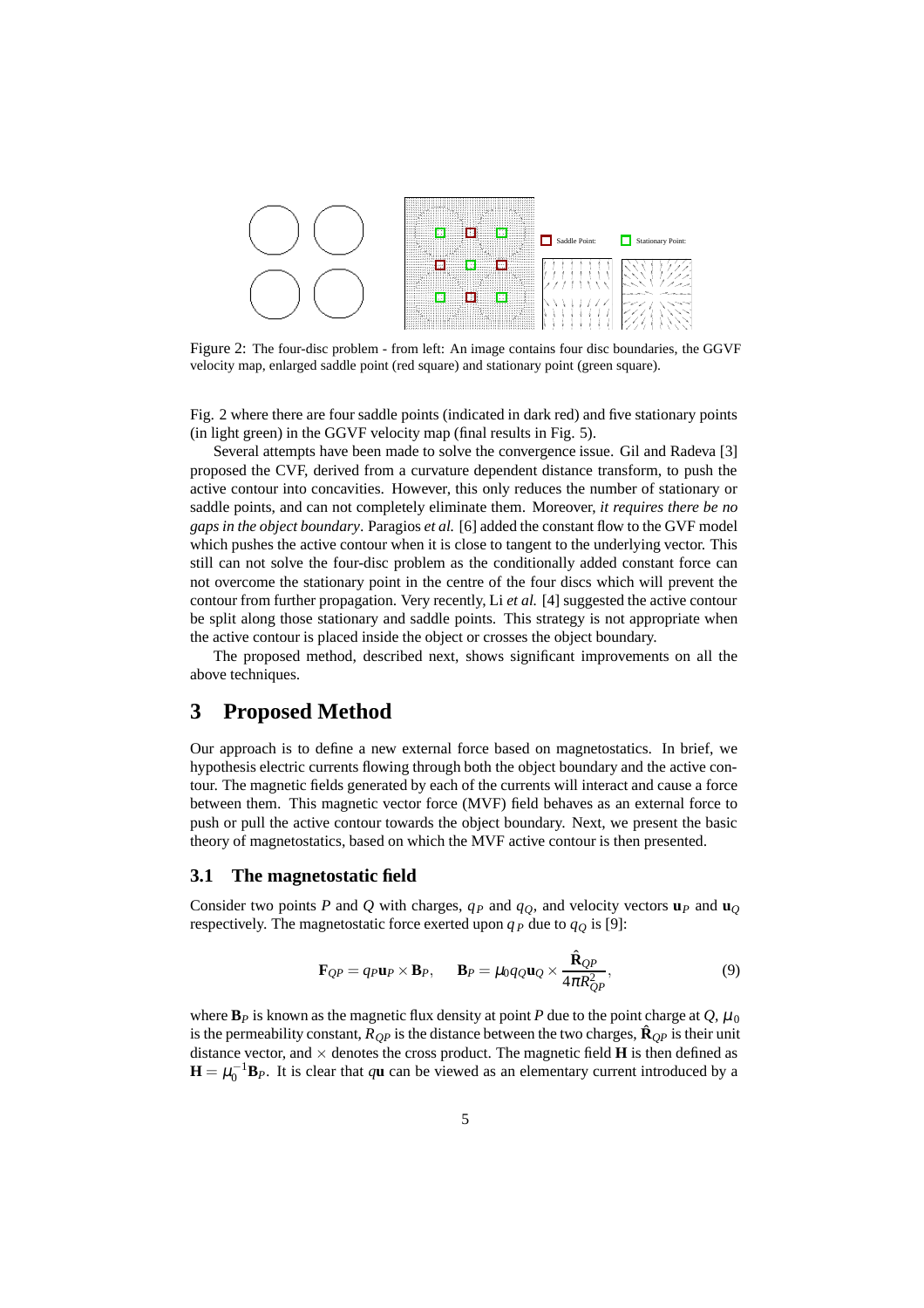

Figure 3: Magnetic force between two currents - see text for details.

moving charge. In order to obtain the magnetic field introduced by a current, we consider infinitesimal current segments  $d\mathbf{l}_P$  and  $d\mathbf{l}_Q$  at P and Q on loops  $C_1$  and  $C_2$  respectively (see Fig. 3). The total force on  $d\mathbf{l}_P$  due to current  $I_2$  is then:

$$
d\mathbf{F}_P = I_1 d\mathbf{l}_P \times \mathbf{B}_P,\tag{10}
$$

where  $\mathbf{B}_P$  is:

$$
\mathbf{B}_P \equiv \frac{\mu_0}{4\pi} I_2 \oint_{C_2} d\mathbf{l}_Q \times \frac{\hat{\mathbf{R}}_{QP}}{R_{QP}^2},\tag{11}
$$

which is commonly known as the Biôt-Savart Law. It defines how the magnetic flux density is obtained from a given current. In Fig. 3, the red  $+$  denotes the magnetic field going perpendicularly into the image plane and '·' denotes the magnetic field coming out of the image plane. These symbols represent the overall magnetic field due to current *I* 2. The magnetic force  $d\mathbf{F}_P$  at position P on  $C_1$  is in its outward normal direction. Next, we show how to apply these principles to our active contour model.

#### **3.2 MVF active contour**

Magnetostatic theory is applied to our active contour model by charging both the object boundary and the active contour with electric currents. The concept is represented in Fig. 3 by treating  $C_1$  as an active contour and  $C_2$  as an object boundary. As we are interested in the deformation of the contours, only the forces exerted by the object boundary on the active contour are needed. In other words, we shall ignore magnetic forces introduced by the active contour. In order to do so, we need to obtain an estimation of the hypothesised direction of the currents in the object boundary and the active contour. We then compute the resulting magnetic flux density at each pixel position in the image using (11), based on which the active contour drives towards the object boundary according to (10).

The direction of the current can be estimated as the boundary orientation which can be computed using various techniques, e.g. by extracting the chain code. Here, we use the signed distance transform,  $\mathscr{D}^{\pm}(\mathbf{x})$ , the same as initialising a level set function. Let  $\mathscr{D}_{x}^{\pm}(\mathbf{x})$  and  $\mathscr{D}_{y}^{\pm}(\mathbf{x})$  be the partial derivatives in *x* and *y*. The boundary orientation can be conveniently obtained by a 90° rotation of the gradient vector field  $(\mathscr{D}_{x}^{\pm}(\mathbf{x}), \mathscr{D}_{y}^{\pm}(\mathbf{x}))$ . A clockwise rotation in the *image coordinates* gives an orientation vector field as:

$$
\mathbf{O}(\mathbf{x}) = (-\mathscr{D}_{\mathbf{y}}^{\pm}(\mathbf{x}), \mathscr{D}_{\mathbf{x}}^{\pm}(\mathbf{x})).
$$
\n(12)

In a similar fashion, the direction of the current for the active contour is given based on the estimation of the contour orientation. However, as we are using a level set representation, the active contour is already embedded in a 3D surface Φ, obtained from the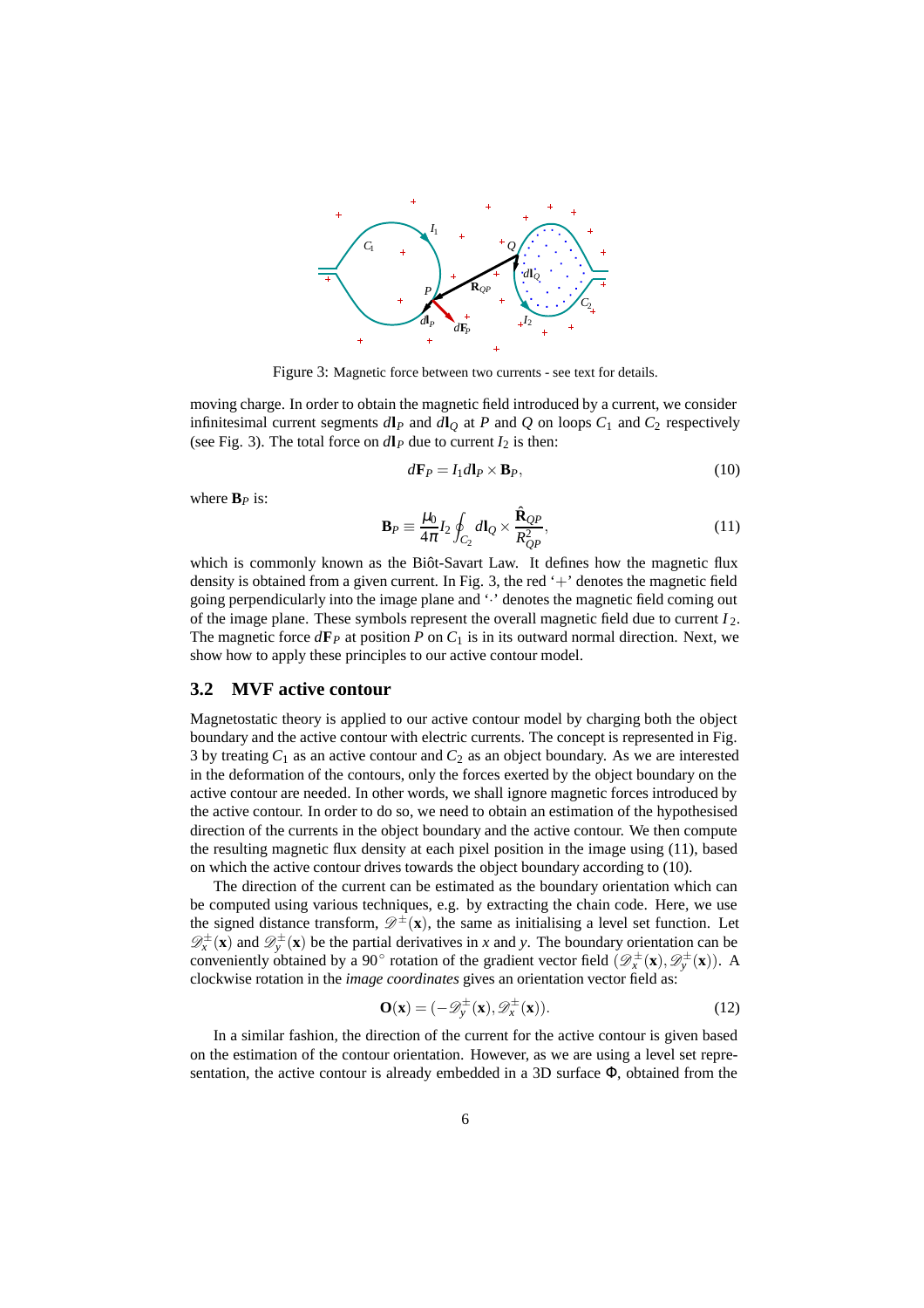signed distance transform on the contour. Hence, no extra preparation is necessary, other than similarly rotating the gradient vector of the level set function, ∇Φ.

Thus, we can work out the magnetic flux density  $B(x)$  at each pixel position **x** due to the electric current applied to the object boundary. As only pixels on the object boundary will contribute to the magnetic field,  $f(\mathbf{x})$  is reduced to  $f(\mathbf{s})$ , where **s** denotes a boundary pixel. So, given current  $I_{f(s)}$ , the magnetic flux density is computed as:

$$
\mathbf{B}(\mathbf{x}) = \frac{\mu_0}{4\pi} \sum_{\mathbf{s} \in f(\mathbf{s})} I_{f(\mathbf{s})} d\mathbf{s} \times \frac{\hat{\mathbf{R}}_{\mathbf{x}\mathbf{s}}}{R_{\mathbf{x}\mathbf{s}}^2},\tag{13}
$$

where *d***s** is the electric current vector at **s** on the object boundary  $f(\mathbf{s})$ ,  $\hat{\mathbf{R}}_{\mathbf{x}\mathbf{s}}$  is the unit distance vector from **x** to **s**, and  $R_{\text{xs}}$  is the distance between these two points. Note  $I_{f(s)}$  is a constant for a given object boundary, so it can be removed from the sum.

Given the current  $I_C$  applied to the active contour  $C$ , its velocity field due to the magnetic field is:

$$
\mathbf{F}(\mathbf{x}) = I_C d\mathbf{r} \times \mathbf{B}(\mathbf{x}),\tag{14}
$$

where  $d\mathbf{r}$  denotes the electric current vector on the active contour. Note that  $\mathbf{F}(\mathbf{x})$  is always perpendicular to *d***r**, i.e., the velocity is always enforced in the contour normal inward or outward direction. Thus, the propagating contour will not suffer from saddle and stationary point related issues, e.g. it will successfully deal with the four-disc problem.

Given the velocity field  $\mathbf{F}(\mathbf{x})$  derived from the magnetic interactions between the object boundary and the active contour, the evolving MVF active contour is defined as:

$$
C_t = (\mathbf{F}(\mathbf{x}) \cdot \hat{\mathbf{N}}) \hat{\mathbf{N}}. \tag{15}
$$

Its level set representation then takes the following form:

$$
\Phi_t = (-\mathbf{F}(\mathbf{x}) \cdot \frac{\nabla \Phi}{|\nabla \Phi|}) |\nabla \Phi| = -\mathbf{F}(\mathbf{x}) \cdot \nabla \Phi.
$$
 (16)

From (1), (5), and (8), we can see that the velocity fields from DVF, GGVF, and CVF are static external forces. Their direction and magnitude are based on spatial position only, and not on the active contour; hence, the contour in those cases will not be able to propagate through saddle or stationary points. As for CF (see (2)), its direction is solely based on the active contour but its magnitude is based on the boundary. Thus, it can only monotonically expand or shrink and can not recover broken boundaries or be initialised across boundaries. The GeoGGVF, as in (6), is dominated by the external GGVF force, but will be conditionally influenced by a constant force imposed on the contour. However,



Figure 4: From left: estimated boundary orientation, magnitude of the magnetic field, initial active contour, initial external force field, evolving contour, and its associated external force field. Final result is shown in the penultimate row of Fig. 1.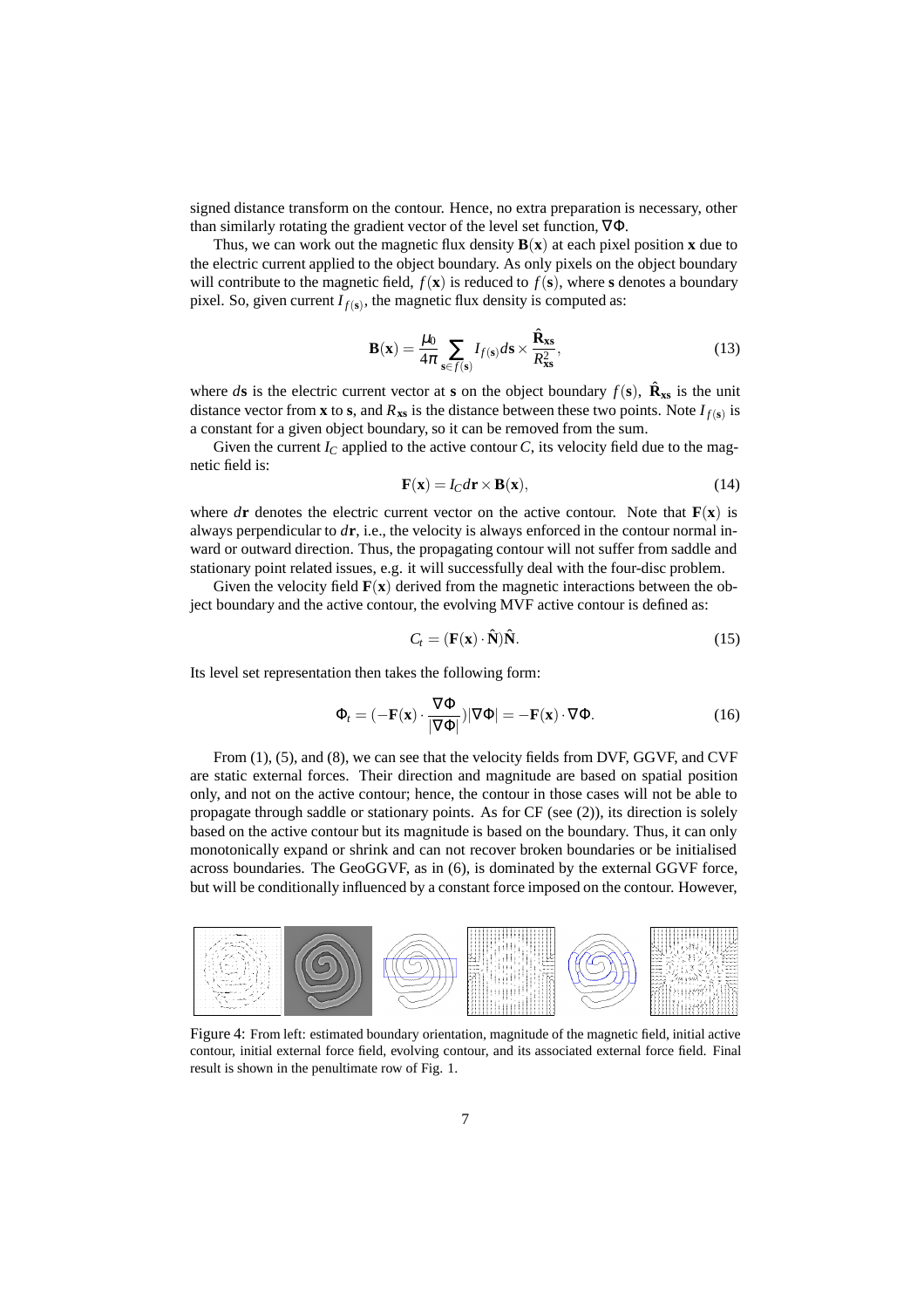

Figure 5: Convergence ability comparative study - row (a): Various shapes with initial active contours; row (b): results using DVF; row (c): results using CF; row (d): results using GGVF; row (e): results using GeoGGVF; row(f): results using CVF; row (g): results using proposed MVF.

as the direction of the constant force is mainly determined by the external vector flow, it still can not resolve the topological issues of the static external force.

The MVF has a distinctive feature in that its direction relies on both spatial position and the evolving contour. The external bidirectional velocity is dynamically adaptive based on contour position as shown in (14), and equally importantly its direction is always perpendicular to the evolving contour. The strength is determined by the magnitude of the magnetic field. Thus, the active contour can be initialised across the object boundary and reach into concave regions. Fig. 4 demonstrates MVF's adaptive external velocity field.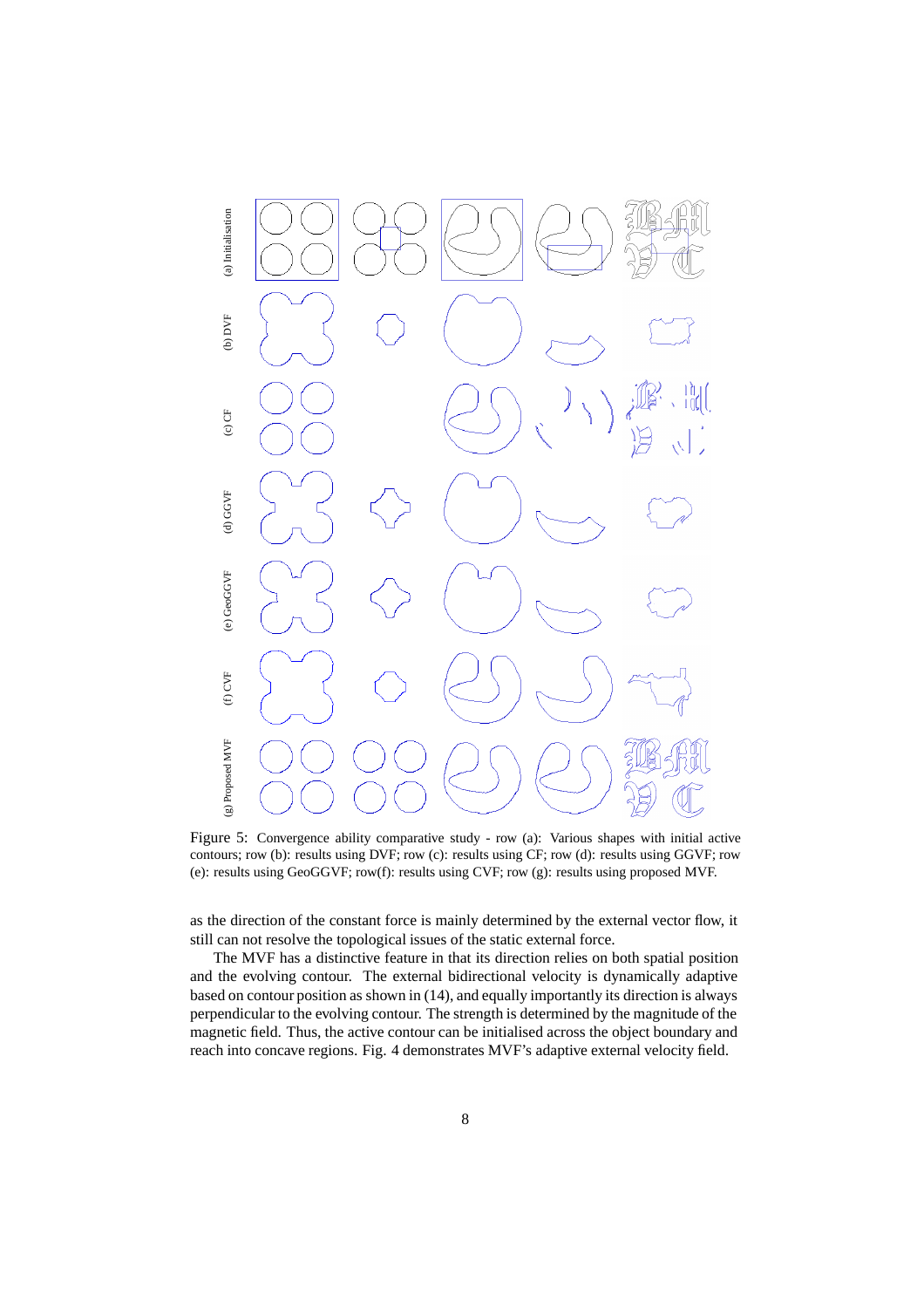

Figure 6: Recovering shapes with complex geometries with arbitrary initialisations.



Figure 7: Recovering an object with broken boundaries - from left: initial shape with 23 boundary gaps, estimated boundary orientation using chain codes, magnitude of the magnetic field, initial active contour, evolving contours, and stabilised MVF active contour.

### **4 Experimental Results**

In this section, we show comparative results on various shape geometries, different topologies, and objects with broken boundaries.

*The four-disc problem:* The first two columns in Fig. 5 show comparative results for solving the four-disc problem. When the initial contour was placed outside the four discs (first column), only CF and MVF could accurately localise them. However, in a more arbitrary initialisation case (cross-boundary in the second column), only MVF was successful. The saddle points and stationary points (see Fig. 2) prevented the other active contours from recovering the discs. Note the CF contour in this case simply disappeared.

*Concave Shapes:* Next, we compare the results on a concave shape, as shown in the third and fourth columns in Fig. 5, again with different initialisation conditions. The MVF active contour was again the only one which could successfully recover the shape in both cases. The other methods can neither handle arbitrary initialisations nor overcome the saddle point in the entrance of the concave shape. Note that the constriction on the left side of the concave shape causes severe problems for the CVF active contour.

*Complex geometry:* When dealing with complex geometries, MVF was the only model that managed to complete the task. Examples given in Fig. 1 and the last column of Fig. 5 demonstrate the superior performance of MVF. The latter example further illustrates MVF's flexibility in dealing with multiple topologies. Two more examples showing the progression of the MVF active contour are shown in Fig. 6.

*Broken boundary:* Fig. 7 shows an example of the MVF active contour successfully recovering a shape with broken boundaries. None of other five methods could recover this S shape. The CF and CVF in particular require the object boundary to be connected.

The computation of the MVF field is a little more expensive than iteratively diffusing a gradient vector field (GGVF), but is generally much faster than constructing a CVF. For a 256×256 image, it takes about one minute to obtain the MVF on a 2*.*8GHz Pentium 4